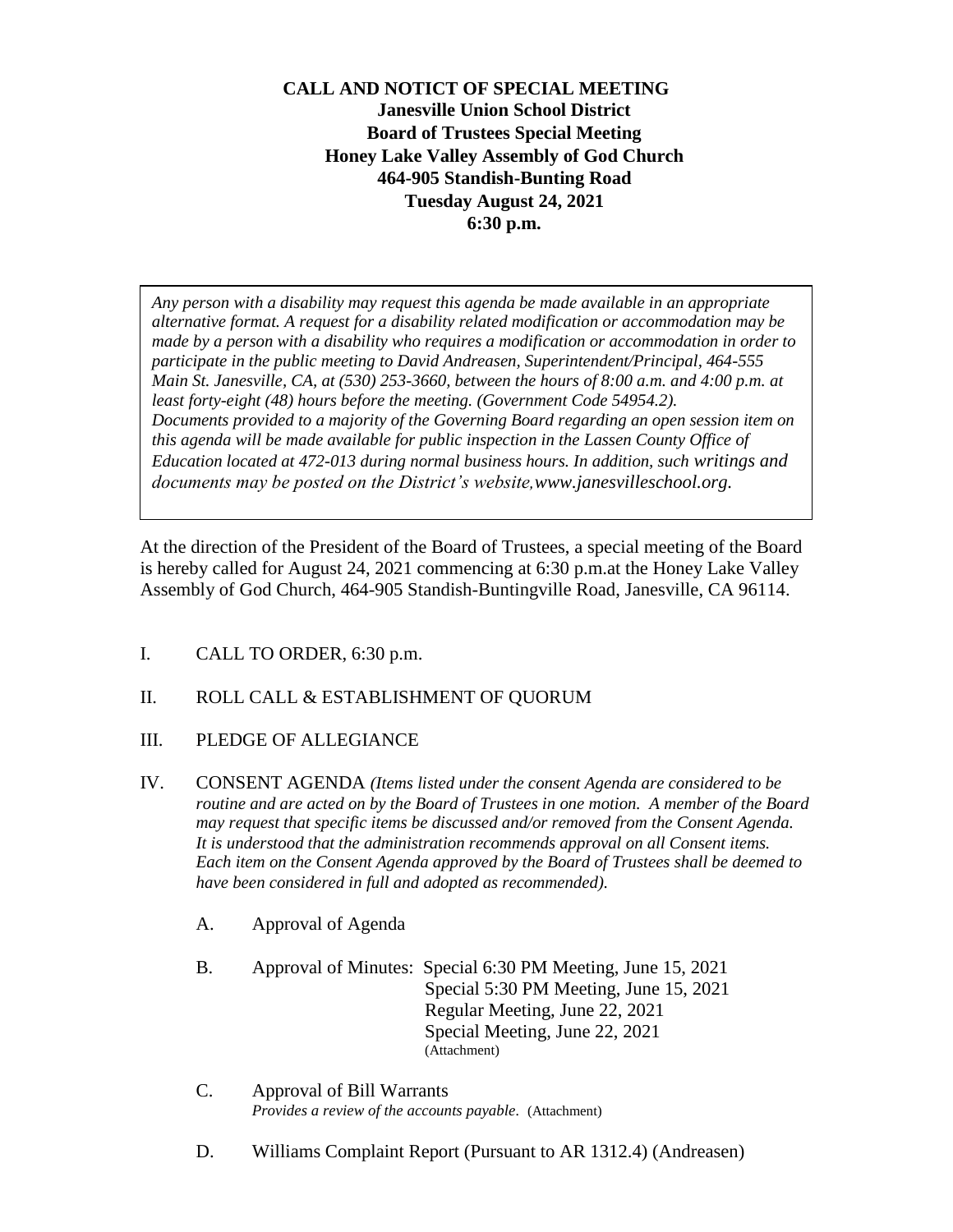*Per the requirements of the Williams Lawsuit Settlement, each educational agency must report quarterly to its Governing Board and the County Superintendent of Schools any complaints received related to the Williams Lawsuit.* (Attachment)

#### V. VISITORS

**Public-Input** – *During this portion of the meeting, any member of the public is permitted to make a brief statement, express his/her viewpoint, or ask a question regarding matters related to the school system. Three minutes may be allotted to each speaker and a maximum of twenty minutes to each subject matter.*

#### VI. REPORTS:

- A. Students Report
- B. PTO Boosters Report
- C. Janesville Teachers' Association (JTA) Report
- D. California School Employees' Association (CSEA) Report
- E. School Site Council No July Meeting
- F. Quarterly Interest Report (Attachment)
- G. Business Cash Flow Update (Attachment)
- H. Superintendent Report

## VII. DISCUSSION/ACTION ITEMS:

**NOTICE TO THE PUBLIC** – The Governing Board will conduct a Public Hearing on the Janesville Union School District's (JUSD) Revised 2021-22 Local Control Accountability Plan (LCAP), 2019-20 LCAP Annual Update and the Budget Overview for Parents. The proposed plans will be reviewed at this time. The public is invited to comment and ask questions.

- A. Open Public Hearing for the JUSD's Revised 2021-22 LCAP, 2019-20 LCAP Annual Update and the Budget Overview for Parents (Andreasen) (Attachment)
- B. Close Public Hearing for the JUSD's Revised 2021-22 LCAP, 2019-20 LCAP Annual Update and the Budget Overview for Parents (Andreasen)
- C. Hire Brenda Dyer for the 8.0 Hours per Day School Secretary Position (Andreasen)
- D. Hire Karla Anderson for the 5.95 Hours Per Day Paraeducator 2 Position (Andreasen)
- E. Hire Sabrina Johnson for the 5.0 Hours Per Day Paraeducator 1 Position (Andreasen)
- F. Hire Kami Prater for the 5.0 Hours Per Day Paraeducator 1 Position (Andreasen)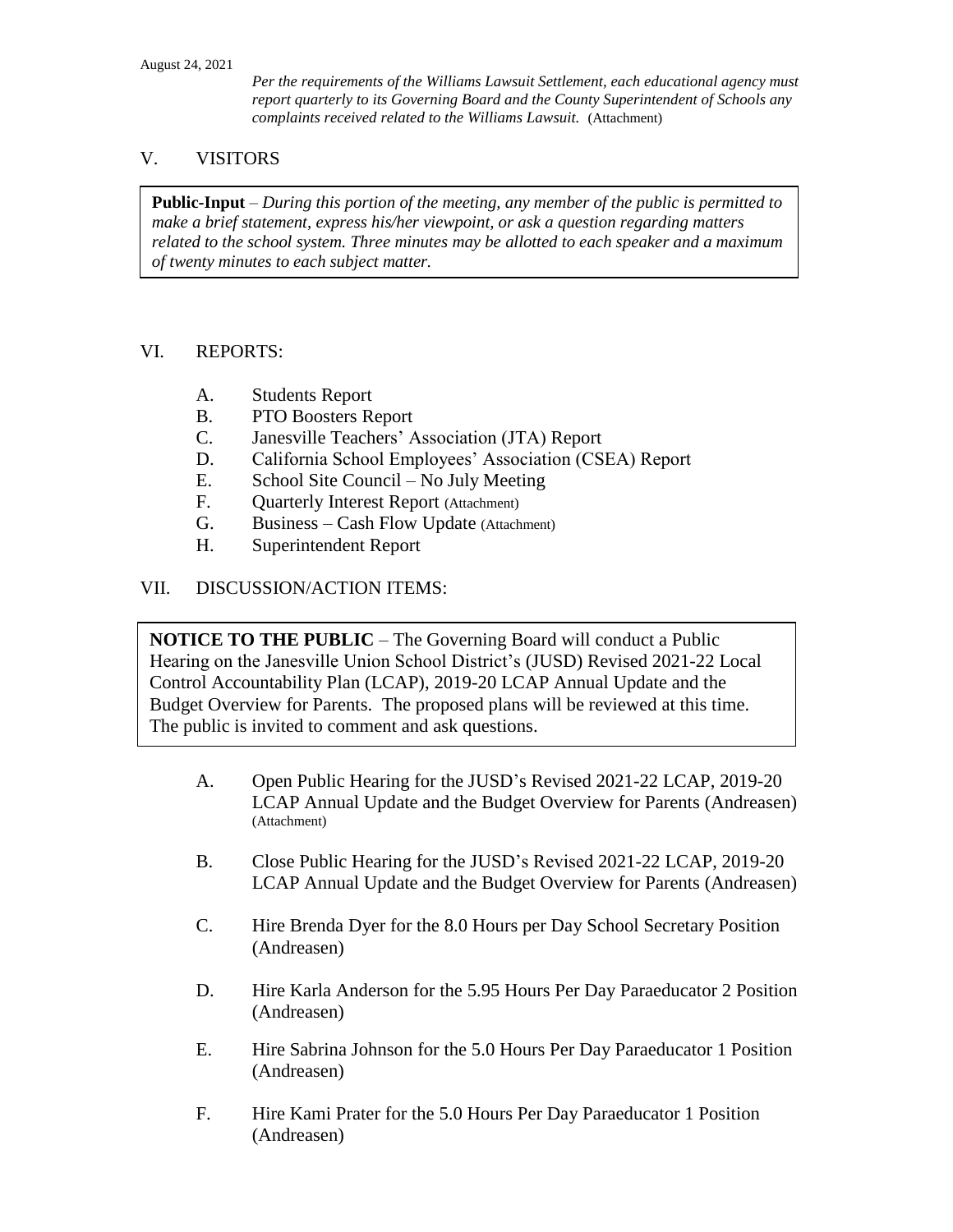#### August 24, 2021

- G. Offer/Sign Revised Certificated Teaching Contract(s) for the 2021-2022 School Year:
	- Jacey Herman (Andreasen)
- H. Offer/Sign Revised Certificated Teaching Contract(s) for the 2021-2022 School Year:
	- Cary Ehrlich (Andreasen)
- I. Designate Heather Ethridge as the State Testing Coordinator (Andreasen)
- J. Approval of Consolidated Application 2021 Spring Release (Kellogg) (Attachment)
- K. 45-Day Budget Update for 2021-22 (Kellogg)
- L. Approve Revised Multi-Year Projection for the 2021-22 Adopted Budget (Kellogg) (Attachment)
- M. Approve the JUSD's 2021 Revised Reopening Plan (Andreasen) (Attachment)
- N. Resolution #22-01 Request to the State of California for the Expeditious Revision of Face Covering Guidance for K-12 Schools (Andreasen) (Attachment)
- O. Resolution #22-02 Teacher Assignment Authorization (Andreasen) (Attachment)
- P. Resolution #22-03 Declaration of Surplus Property (Amrein) (Attachment)
- Q. Discuss Back-To-School Night on Thursday, September 9, 2021 at 6:00 p.m. (Andreasen)
- R. Discuss Dedicating the Library in Lara Amrein's Name (Andreasen)
- S. Review Advisor/Coach Extra-Curricular Activity Assignments for 2021-22 (Andreasen) (Attachment)
- T. Approve J. Soon Food Service Consulting Services (Andreasen) (Attachment)
- U. Approve the Declaration of Need for Fully Qualified Educators (Andreasen) (Attachment)
- V. Approve the Annual Statement of Need 30-Day Substitute and Designated Subjects Career Technical Education 30-Day Substitute Teaching Permits (Andreasen) (Attachment)
- W. Discussion Regarding Offering Independent Study (Andreasen)